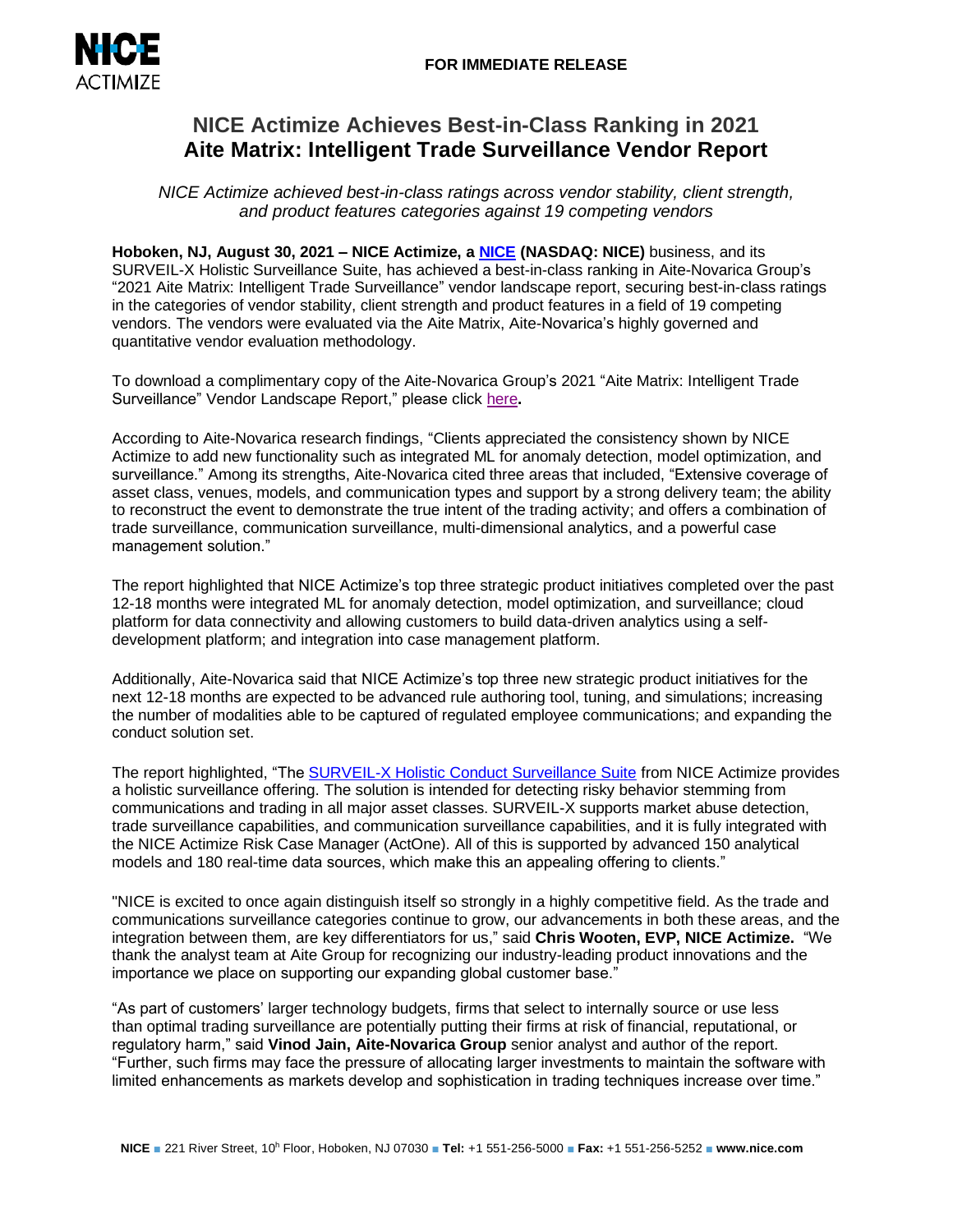To download a complimentary copy of the Aite-Novarica Group "Aite Matrix: Intelligent Trade Surveillance" please click [here.](https://actimize.nice.com/aite-matrix-intelligent-report?utm_source=NICEsocial)

# **For additional resources:**

- For NICE Actimize SURVEIL-X Holistic Surveillance, please click [here](https://www.niceactimize.com/compliance/holistic-surveillance.html)**.**
- For NICE Actimize SURVEIL-X Communication Surveillance please click [here](https://www.niceactimize.com/compliance/communications-surveillance.html)**.**
- To schedule a demo for NICE Actimize's award-winning surveillance, trading and compliance solutions, please click [here.](https://www.niceactimize.com/compliance/request-a-demo.html)

## **About Aite-Novarica Group**

Aite-Novarica Group is an advisory firm providing mission-critical insights on technology, regulations, strategy, and operations to hundreds of banks, insurers, payments providers, and investment firms—as well as the technology and service providers that support them. Comprising former senior technology, strategy, and operations executives as well as experienced researchers and consultants, our experts provide actionable advice to our client base, leveraging deep insights developed via our extensive network of clients and other industry contacts.

## **About NICE Actimize**

NICE Actimize is the largest and broadest provider of financial crime, risk and compliance solutions for regional and global financial institutions, as well as government regulators. Consistently ranked as number one in the space, NICE Actimize experts apply innovative technology to protect institutions and safeguard consumers' and investors' assets by identifying financial crime, preventing fraud and providing regulatory compliance. The company provides real-time, cross-channel fraud prevention, anti-money laundering detection, and trading surveillance solutions that address such concerns as payment fraud, cybercrime, sanctions monitoring, market abuse, customer due diligence and insider trading. Find us at [www.niceactimize.com,](http://www.niceactimize.com/) @NICE\_Actimize or Nasdaq: NICE.

## **About NICE**

With NICE (Nasdaq: NICE), it's never been easier for organizations of all sizes around the globe to create extraordinary customer experiences while meeting key business metrics. Featuring the world's #1 cloud native customer experience platform, CXone, NICE is a worldwide leader in AI-powered contact center software. Over 25,000 organizations in more than 150 countries, including over 85 of the Fortune 100 companies, partner with NICE to transform - and elevate - every customer interaction. [www.nice.com.](https://www.nice.com/?utm_source=web&utm_medium=pr)

# **Corporate Media Contact**:

Cindy Morgan-Olson, +1 646 408 5896, [cindy.morgan-olson@niceactimize.com,](mailto:cindy.morgan-olson@niceactimize.com) ET

#### **Investors**

.

Marty Cohen, +1 551 256 5354, [ir@nice.com,](mailto:ir@nice.com) ET Omri Arens, +972 3 763 0127, [ir@nice.com,](mailto:ir@nice.com) CET

*Trademark Note:* NICE and the NICE logo are trademarks or registered trademarks of NICE Ltd. All other marks are trademarks of their respective owners. For a full list of NICE's marks, please see: [www.nice.com/nice-trademarks.](http://www.nice.com/nice-trademarks)

#### *Forward-Looking Statements*

*This press release contains forward-looking statements as that term is defined in the Private Securities Litigation Reform Act of 1995. Such forward-looking statements, including the statements by Mr. Wooten, are based on the current beliefs, expectations and assumptions of the management of NICE Ltd. (the "Company"). In some cases, such forward-looking statements can be identified by terms such as "believe," "expect," "seek," "may," "will," "intend," "should," "project," "anticipate," "plan," "estimate," or similar words. Forward-looking statements are subject to a number of risks and uncertainties that could cause the actual results or performance of the Company to differ materially from those described herein, including but not limited to the impact of changes in economic and business conditions, including as a result of the COVID-19 pandemic; competition; successful execution of the Company's growth strategy; success and growth of the Company's cloud Software-as-a-Service business; changes in technology and market requirements; decline in demand for the Company's products; inability to timely develop and introduce new technologies, products and applications; difficulties or delays in absorbing and integrating acquired operations, products, technologies and personnel; loss of market share; an inability to maintain certain marketing and distribution arrangements; the Company's dependency on third-party cloud computing platform providers, hosting facilities and service partners;, cyber security attacks or other security breaches against the Company; the effect of newly enacted*